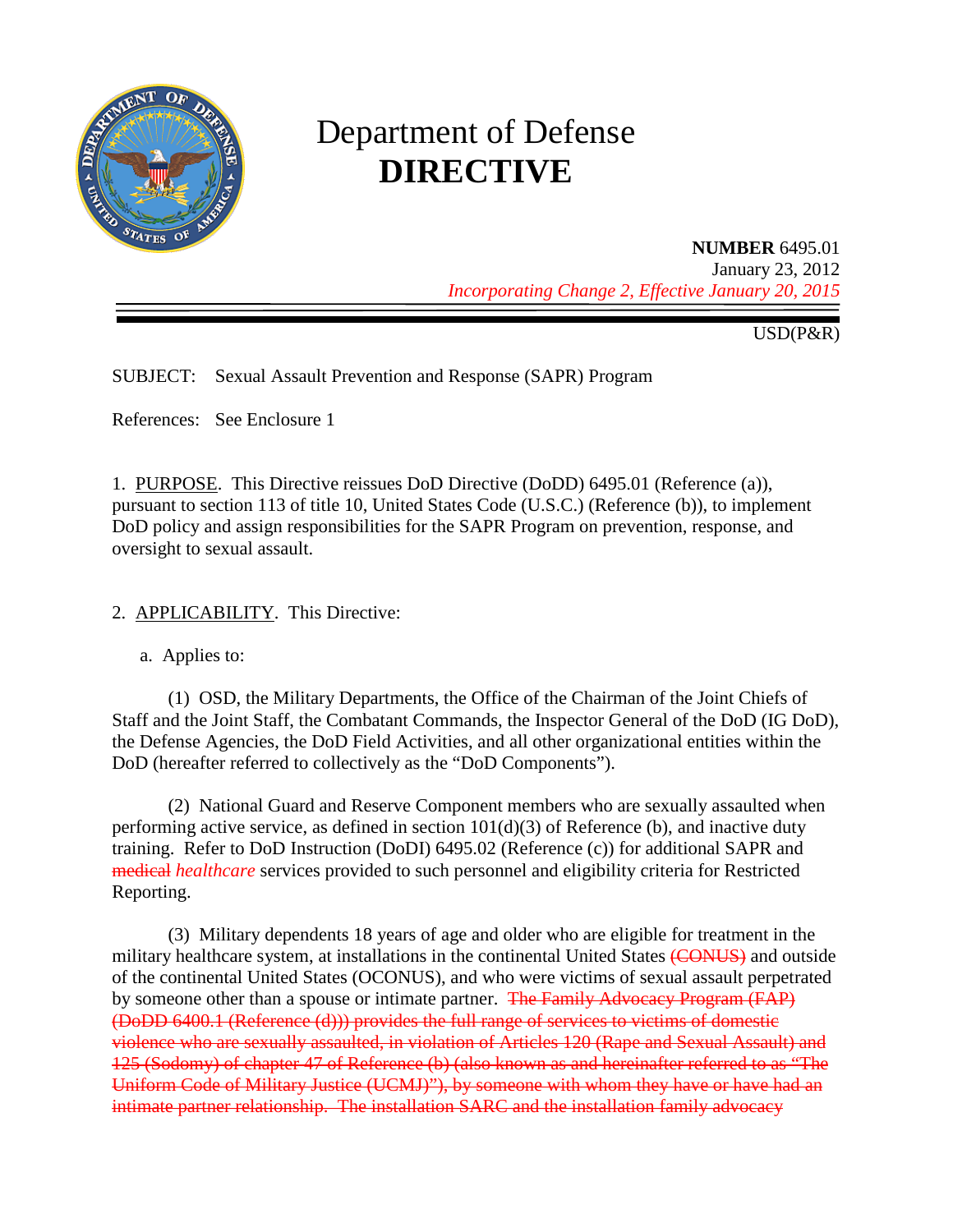program (FAP) and domestic violence intervention and prevention staff shall direct coordination when a sexual assault occurs within a domestic relationship or involves child abuse.

(4) The following non-military personnel who are only eligible for LIMITED medical *healthcare (medical and mental health)* services in the form of emergency care (see Glossary), unless otherwise eligible to receive treatment in a military medical treatment facility. They will also be offered the LIMITED SAPR services of a Sexual Assault Response Coordinator (SARC) and a SAPR Victim Advocate (VA) while undergoing emergency care OCONUS. Refer to Reference (c) for any additional SAPR and medical *healthcare* services provided. These limited medical *healthcare* and SAPR services shall be provided to:

(a) DoD civilian employees and their family dependents 18 years of age and older when they are stationed or performing duties OCONUS and eligible for treatment in the military healthcare system at military installations or facilities OCONUS. Refer to Reference (c) for reporting options available to DoD civilians and their family dependents 18 years of age and older.

(b) U.S. citizen DoD contractor personnel when they are authorized to accompany the Armed Forces in a contingency operation OCONUS and their U.S. citizen employees (See DoDI 3020.41 (Reference ( $f/d$ ))). Refer to Reference (c) for reporting options available to DoD contractors.

(5) Service members who are on active duty but were victims of sexual assault prior to enlistment or commissioning. They are eligible to receive full SAPR services and either reporting option.

*b. Does not apply to victims of sexual assault perpetrated by a spouse or intimate partner, or military dependents under the age of 18 who are sexually assaulted. The Family Advocacy Program (FAP), as described in DoDI 6400.06 (Reference (e)), provides the full range of services to victims of domestic abuse or domestic violence, and to military dependents under the age of 18 who are sexually assaulted.* 

b*c*. Supersedes all policy and regulatory guidance within the DoD not expressly mandated by law that is inconsistent with its provisions, or that would preclude execution.

3. DEFINITIONS. See Glossary.

4. POLICY. It is DoD policy that:

a. This Directive and Reference (c) implement the DoD SAPR policy.

b. The DoD goal is a culture free of sexual assault, through an environment of prevention, education and training, response capability (defined in Reference (c)), victim support, reporting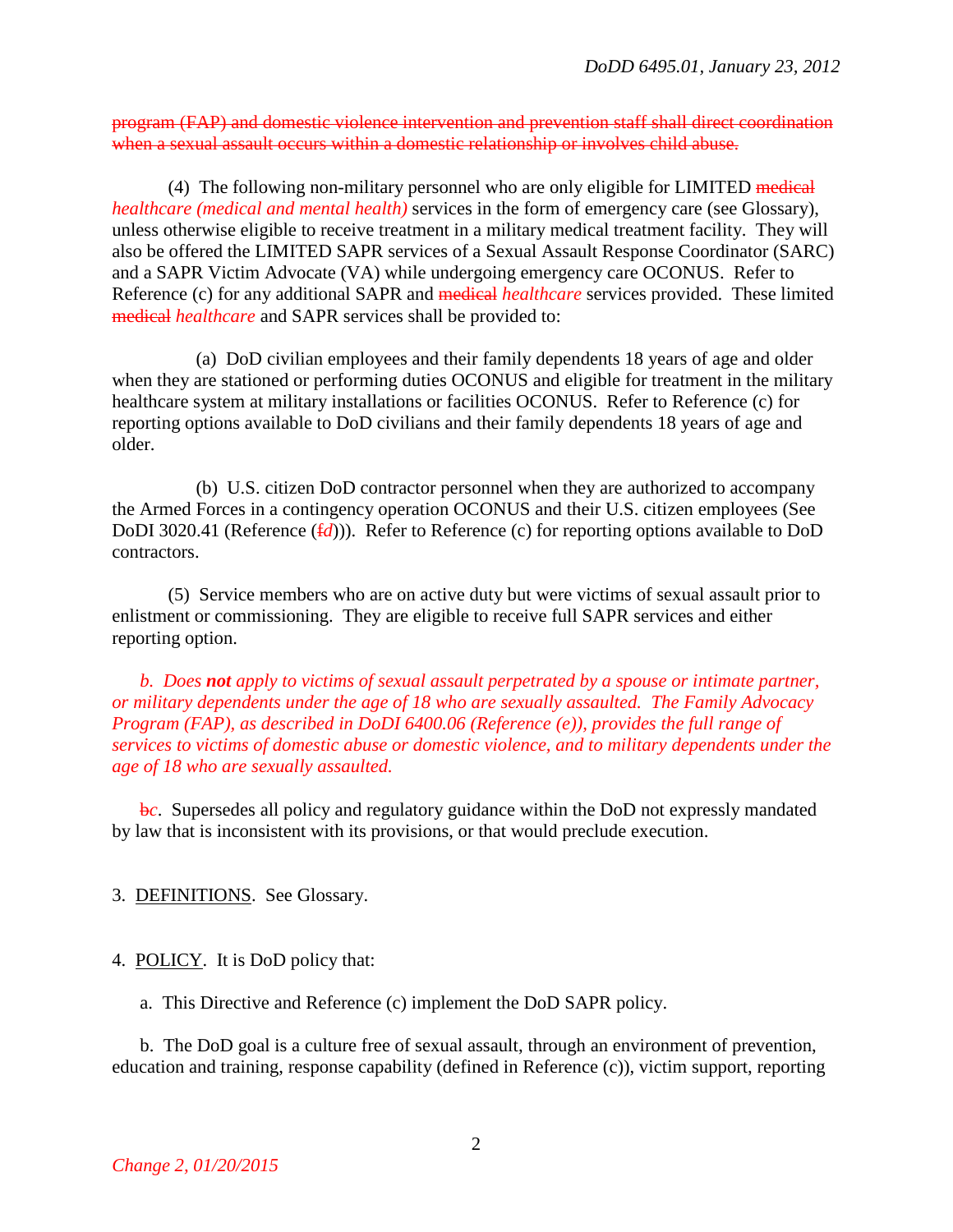procedures, and appropriate accountability that enhances the safety and well being of all persons covered by this Directive and Reference (c).

c. The SAPR Program shall:

(1) Focus on the victim and on doing what is necessary and appropriate to support victim recovery, and also, if a Service member, to support that Service member to be fully mission capable and engaged. The SAPR Program shall provide care that is gender-responsive, culturally-competent, and recovery-oriented (see Glossary).

(2) NOT provide policy for legal processes within the responsibility of the Judge Advocates General of the Military Departments provided in Chapter 47 of Reference (b) and the Manual for Courts-Martial (Reference  $(gf)$ ) or for criminal investigative matters assigned to the IG DoD.

d. Standardized SAPR requirements, terminology, guidelines, protocols, and guidelines for instructional materials shall focus on awareness, prevention, and response at all levels as appropriate.

e. The terms "Sexual Assault Response Coordinator (SARC)" and "SAPR Victim Advocate  $(VA)$ ," as defined in this Directive and the Reference  $(c)$ , shall be used as standard terms throughout the DoD to facilitate communications and transparency regarding SAPR capacity. For further information regarding SARC and SAPR VA roles and responsibilities, see Reference (c).

(1) SARC. The SARC shall serve as the SINGLE POINT OF CONTACT for coordinating appropriate and responsive care for sexual assault victims. SARCs shall coordinate sexual assault victim care and sexual assault response when a sexual assault is reported. The SARC shall supervise SAPR VAs, but may be called on to perform victim advocacy duties.

(2) SAPR VA. The SAPR VA shall provide non-clinical crisis intervention and ongoing support, in addition to referrals for adult sexual assault victims. Support will include providing information on available options and resources to victims.

f. Command sexual assault awareness and prevention programs, as well as law enforcement and criminal justice procedures that enable persons to be held accountable for their actions, as appropriate, shall be established and supported by all commanders.

g. An immediate, trained sexual assault response capability (defined in Reference (c)) shall be available for each report of sexual assault in all locations, including in deployed locations. The response time may be affected by operational necessities, but will reflect that sexual assault victims shall be treated as emergency cases.

h. Victims of sexual assault shall be protected from coercion, retaliation, and reprisal in accordance with DoDD 7050.06 (Reference (h*g*)).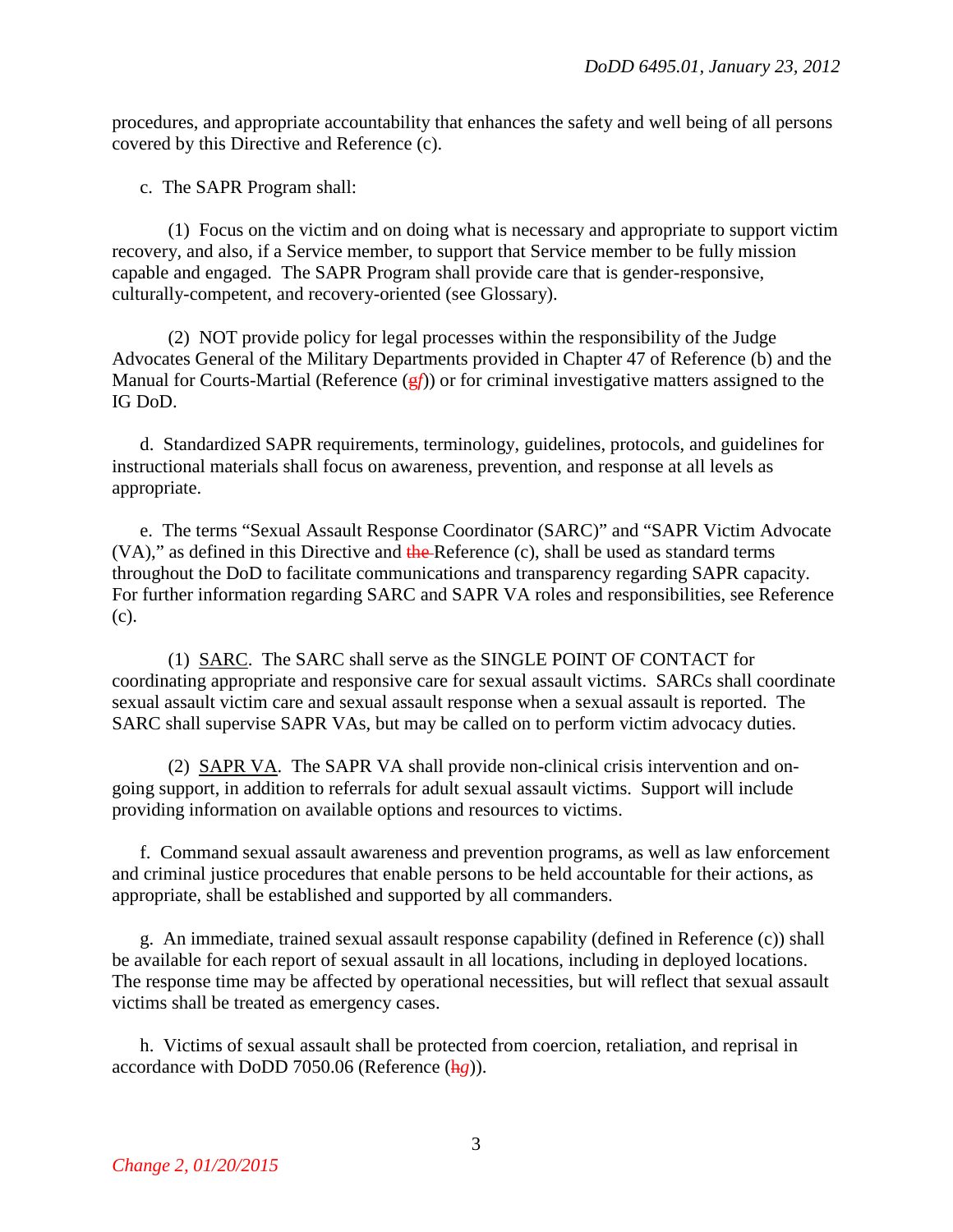i. Victims of sexual assault shall be protected, treated with dignity and respect, and shall receive timely access to comprehensive *healthcare* (medical *and mental health)* treatment, including emergency care treatment and services, as described in this Directive and Reference (c).

j. Emergency care shall consist of emergency medical *health*care and the offer of a sexual assault forensic examination (SAFE) consistent with the Department of Justice protocol (Reference (i*h*)) and refer to DD Form 2911, "DoD Sexual Assault Medical Forensic Examination Report" and accompanying instructions. The victim shall be advised that even if a SAFE is declined, the victim is encouraged (but not mandated) to receive medical care, psychological care, and victim advocacy.

(1) Sexual assault patients shall be given priority, and shall be treated as emergency cases. A sexual assault victim needs immediate medical intervention to prevent loss of life or suffering resulting from physical injuries (internal or external), sexually transmitted infections, pregnancy, and psychological distress. Individuals disclosing a recent sexual assault shall, with their consent, be quickly transported to the exam site, promptly evaluated, treated for serious injuries, and then, with the patient's consent, undergo a SAFE, pursuant to "Victim Centered Care" of Reference (*ih*) and refer to DD Form 2911 and accompanying instructions.

(2) Sexual assault patients shall be treated as emergency cases, regardless of whether physical injuries are evident. Patients' needs shall be assessed for immediate medical or mental health intervention pursuant to "Victim Centered Care," and "Triage and Intake" of Reference (ih). Sexual assault victims shall be treated uniformly, consistent with "Victim Centered Care" of Reference (i*h*) and DD Form 2911 and accompanying instructions, regardless of their behavior because when severely traumatized, sexual assault patients may appear to be calm, indifferent, submissive, jocular, angry, emotionally distraught, or even uncooperative or hostile towards those who are trying to help.

k. Service members and their dependents who are 18 years of age or older covered by this Directive (see subparagraph  $2a(4)$ ) and Reference (c)) who are sexually assaulted have two reporting options: Unrestricted or Restricted Reporting. *Complete* Unrestricted Reporting of sexual assault is favored by the DoD. See Reference (c) for additional information on the DoD sexual assault reporting options and exceptions as they apply to Restricted Reporting. Consult DoDD 5400.11 (Reference  $(i\mathbf{i})$ ) and DoD 6025.18-R (Reference  $(k\mathbf{i})$ ) for protections of personally identifiable information solicited, collected, maintained, accessed, used, disclosed, and disposed during the treatment and reporting processes. The two reporting options are as follows:

(1) Unrestricted Reporting allows an eligible person who is sexually assaulted to access medical treatment *healthcare* and counseling and request an official investigation of the allegation using existing reporting channels (e.g., chain of command, law enforcement, healthcare personnel, the SARC). When a sexual assault is reported through Unrestricted Reporting, a SARC shall be notified as soon as possible, respond, assign a SAPR VA, and offer the victim medical *health*care and a SAFE.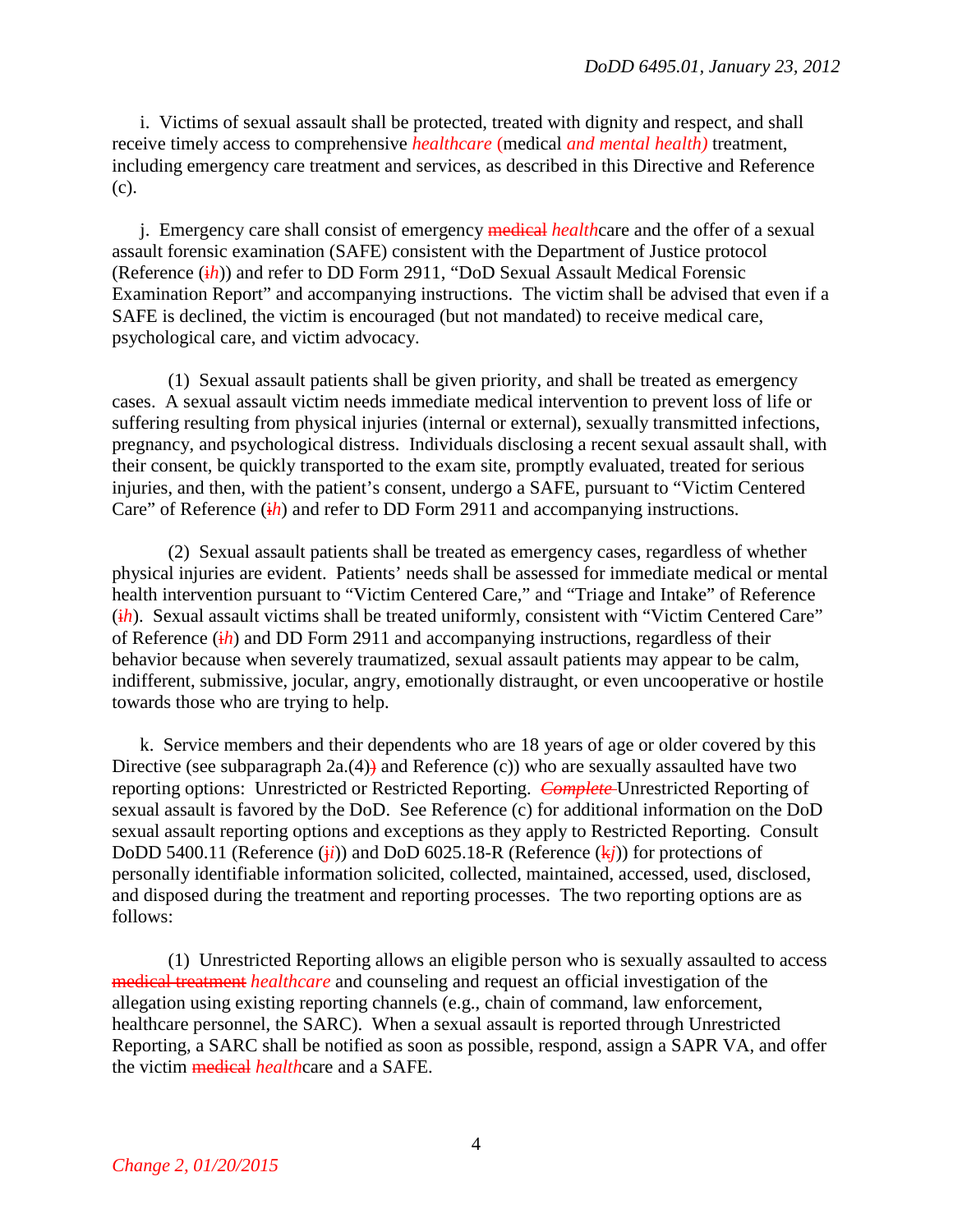(2) Restricted Reporting allows sexual assault victims (see eligibility criteria in Reference (c)) to confidentially disclose the assault to specified individuals (i.e., SARC, SAPR VA, or healthcare personnel), in accordance with Reference (j*i*), and receive medical *healthcare* treatment, including emergency care, counseling, and assignment of a SARC and SAPR VA, without triggering an official investigation. The victim's report to healthcare personnel (including the information acquired from a SAFE Kit), SARCs, or SAPR VAs will NOT be reported to law enforcement or to the victim's command, to initiate the official investigative process, unless the victim consents or an established EXCEPTION applies in accordance with Reference (c)*, State laws, or federal regulations*. When a sexual assault is reported through Restricted Reporting, a SARC shall be notified as soon as possible, respond, assign a SAPR VA, and offer the victim medical care *healthcare* and a SAFE.

(a) Eligibility for Restricted Reporting. The Restricted Reporting Program *option* applies to Service members and their military dependents 18 years of age and older. For additional persons who may be entitled to Restricted Reporting, see eligibility criteria in Reference (c).

(b) DoD Dual Objectives. The DoD is committed to ensuring victims of sexual assault are protected; treated with dignity and respect; and provided support, advocacy, and care. The DoD supports effective command awareness and prevention programs. The DoD also strongly supports applicable law enforcement and criminal justice procedures that enable persons to be held accountable for sexual assault offenses and criminal dispositions, as appropriate. To achieve these dual objectives, DoD preference is for *complete* Unrestricted Reporting of sexual assaults to allow for the provision of victims' services and to pursue accountability. However, Unrestricted Reporting may represent a barrier for victims to access services, when the victim desires no command or law enforcement involvement. Consequently, the DoD recognizes a fundamental need to provide a confidential disclosure vehicle via the Restricted Reporting option.

(c) Designated Personnel Authorized to Accept a Restricted Report. Only the SARC, SAPR VA, or healthcare personnel are designated as authorized to accept a Restricted Report.

(d) SAFE Confidentiality Under Restricted Reporting. A SAFE and its information shall be afforded the same confidentiality as is afforded victim statements under the Restricted Reporting option. See Reference (c) for additional information.

(e) Disclosure of Confidential Communications. In cases where a victim elects Restricted Reporting, the SARC, assigned SAPR VA, and healthcare personnel may not disclose confidential communications or SAFE Kit information to law enforcement or command authorities, either within or outside the DoD, EXCEPT as provided in Reference (c). In certain situations when information about a sexual assault comes to the commander's or law enforcement official's attention from a source independent of the Restricted Reporting avenues and an independent investigation is initiated, a SARC, SAPR VA, or healthcare personnel may NOT disclose confidential communications if obtained under Restricted Reporting (see exceptions to Restricted Reporting in Reference (c)). Improper disclosure of confidential communications *protected* under Restricted Reporting, improper release of medical *healthcare*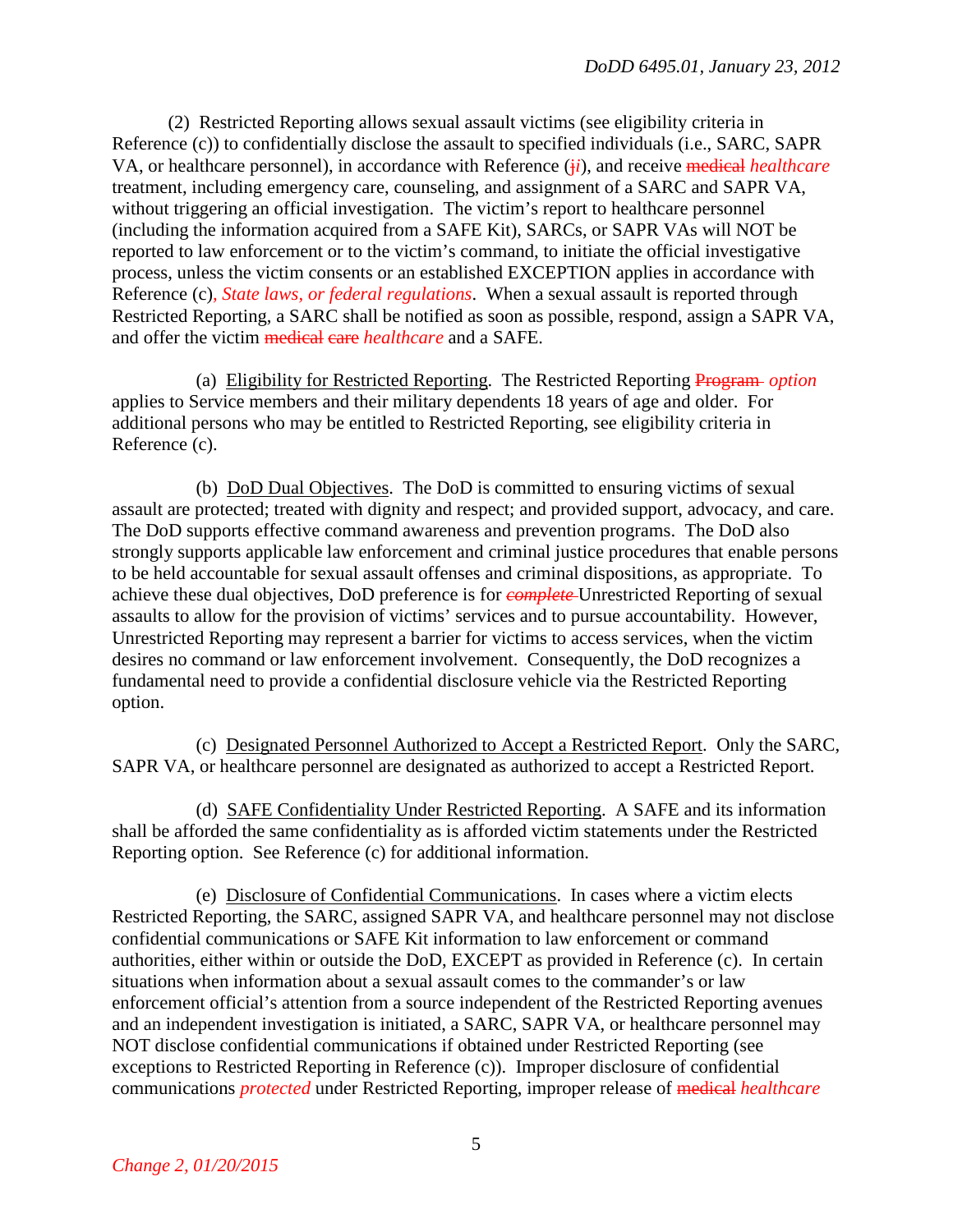information, and other violations of this policy *or other laws and regulations* are prohibited and may result in discipline pursuant to the UCMJ, or other adverse personnel or administrative actions.

*l. Victims must be informed of the availability of legal assistance and the right to consult with a Special Victims' Counsel (SVC)/Victims' Legal Counsel (VLC) in accordance with section 1716 of the National Defense Authorization Act for Fiscal Year 2014 (Public Law (P.L.) 113-66) (Reference (k)).* 

**lm.** Enlistment or commissioning of personnel in the Military Services shall be prohibited and no waivers are allowed when the person has a qualifying conviction (see Glossary) for a crime of sexual assault.

m*n*. The focus of this Directive and Reference (c) is on the victim of sexual assault. The DoD shall provide support to an active duty Service member regardless of when or where the sexual assault took place.

#### 5. RESPONSIBILITIES. See Enclosure 2.

#### 6. INFORMATION COLLECTION REQUIREMENTS

a. The sexual assault reporting requirements in this Directive have been assigned Report Control Symbol (RCS) DD-P&R(A) 2205 in accordance with *Volume 1 of* DoD *Manual* 8910.*0*1-M (Reference (l)).

b. The Defense Sexual Assault Incident Database (DSAID) information collection referred to in paragraphs 1f, 6l, 6n, and 6o of Enclosure 2 of this directive is submitted to Congress in accordance with sections 561, 562, and 563 of Public Law *P.L.*110-417 (Reference  $(\frac{pm}{n})$ ) and is coordinated with the Assistant Secretary of Defense for Legislative Affairs in accordance with the procedures in DoD Instruction 5545.02 (Reference  $(t_n)$ ).

7. RELEASABILITY. UNLIMITED. *Cleared for public release.* This Directive is approved for public release and is available on the Internet from the DoD Issuances Website at http://www.dtic.mil/whs/directives.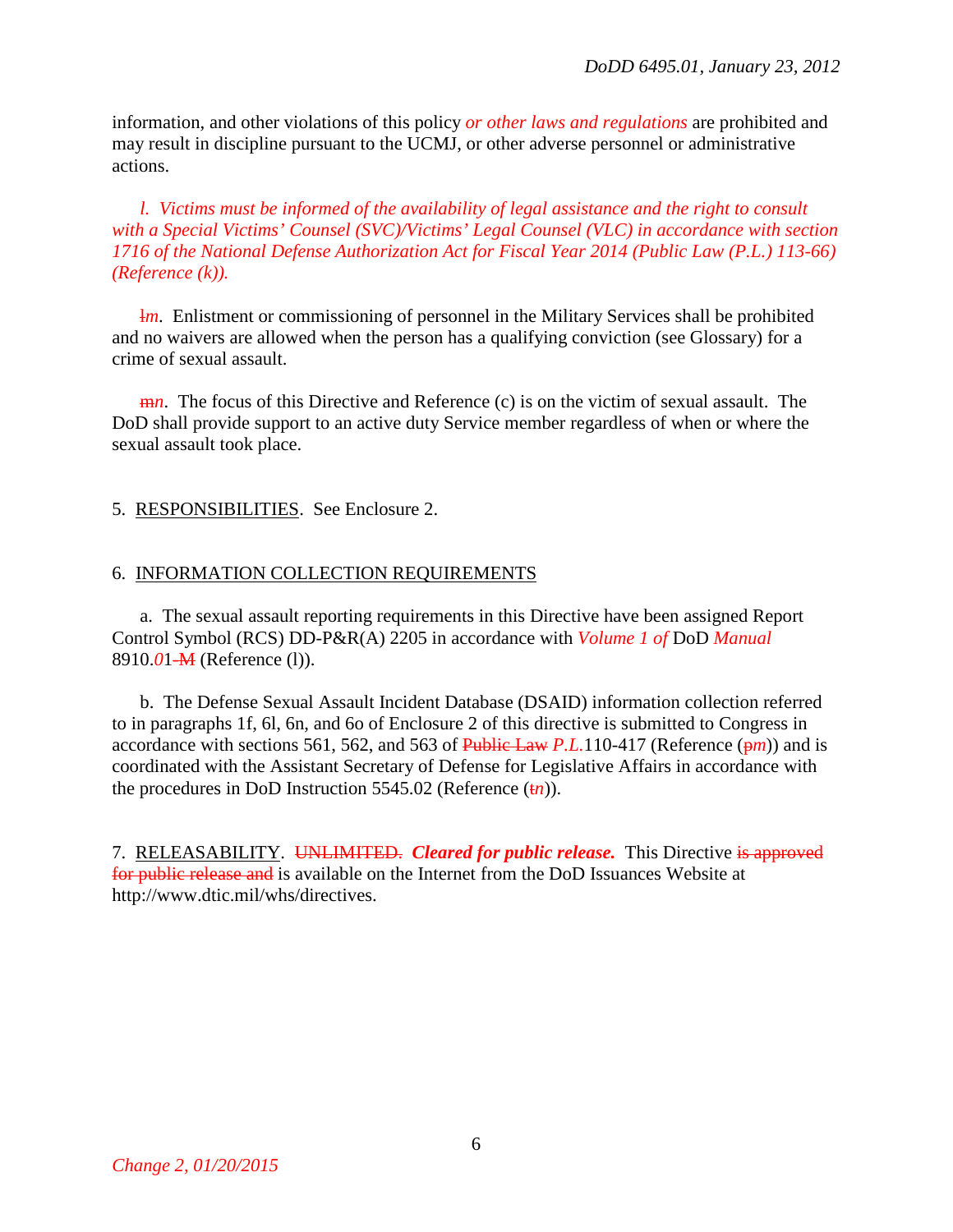8. EFFECTIVE DATE. This Directive a. Is *is* effective January 23, 2012.

b. Must be reissued, cancelled, or certified current within 5years of its publication in accordance with DoDI 5025.01 (Reference (e)). If not, it will expire effective January 23, 2022 and be removed from the DoD Issuances Website

Ashton B. Carter Deputy Secretary of Defense

Enclosures

1. References

2. Responsibilities Glossary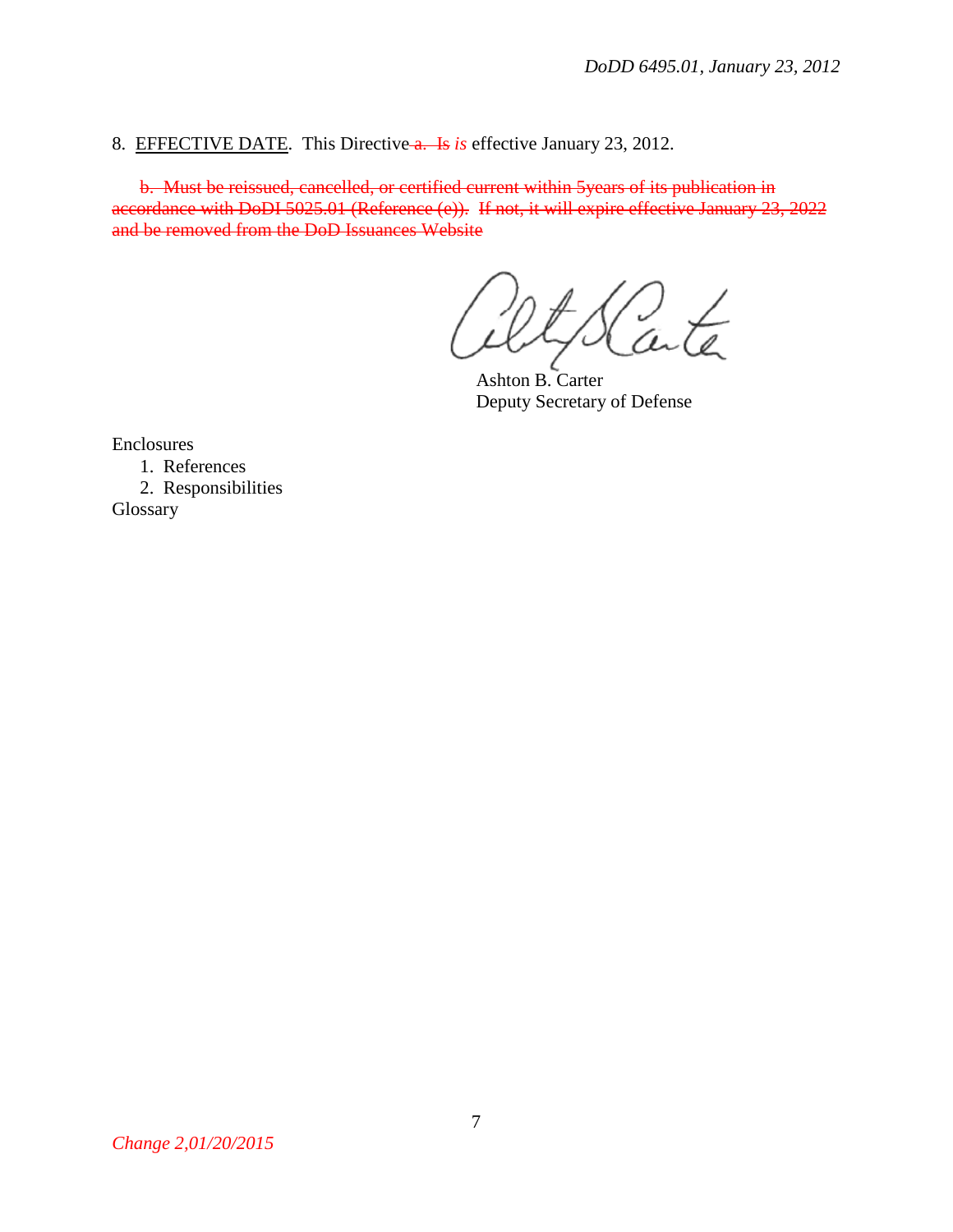## ENCLOSURE 1

## REFERENCES

- (a) DoD Directive 6495.01, "Sexual Assault Prevention and Response (SAPR) Program," October 6, 2005 (hereby cancelled)
- (b) Sections  $101(d)(3)$  $101(d)(3)$  and 113, chapter 47,<sup>1</sup> and chapter 80 of Title 10, United States Code
- (c) DoD Instruction 6495.02, "Sexual Assault Prevention and Response *(SAPR)* Program Procedures," November 13, 2008, *March 28, 2013, as amended*
- (f*d*) DoD Instruction 3020.41, "Operational Contract Support (OCS)," December 20, 2011
- (f) DoD Instruction 5025.01, "DoD Directives Program," September 26, 2012
- *(e) DoD Instruction 6400.06, "Domestic Abuse Involving DoD Military and Certain Affiliated Personnel," August 21, 2007, as amended*
- (g*f*) U.S. Department of Defense, "Manual for Courts-Martial," 2008*, 2012*
- (h*g*) DoD Directive 7050.06, "Military Whistleblower Protection," July 23, 2007
- (i*h*) U.S. Department of Justice, Office on Violence Against Women, "A National Protocol for Sexual Assault Medical Forensic Examinations, Adults/Adolescents," current version
- (j*i*) DoD Directive 5400.11, "DoD Privacy Program," May 8, 2007*, October 29, 2014*
- (k*j*) DoD 6025.18-R, "DoD Health Information Privacy Regulation," January 24, 2003
- (l*k*) *Public Law 113-66, "The National Defense Authorization Act for Fiscal Year 2014," December 2013*
- (l) DoD *Manual* 8910.*0*1-M, *Volume 1* "DoD *Information Collections Manual*: Procedures for Management of Information Requirements *DoD Internal Information Collections*," June 30, 1998 *2014*
- *(m) Public Law 110-417, "The Duncan Hunter National Defense Authorization Act for Fiscal Year 2009," October 14, 2008*
- *(n) DoD Instruction 5545.02, "DoD Policy for Congressional Authorization and Appropriations Reporting Requirement," December 19, 2008*
- (m*o*) DoD Directive 5124.02, "Under Secretary of Defense for Personnel and Readiness (USD(P&R))," June 23, 2008
- (n*p*) U.S. Department of Defense Paper, "The Department of Defense Sexual Assault Prevention Strategy," September 30, 2008 *"Department of Defense 2014-2016 Sexual Assault Prevention Strategy," April 30, 2014*
- (o*q*) Section 577 of Public Law 108-375, "Ronald Reagan National Defense Authorization Act for Fiscal Year 2005," October 28, 2004
- (p) Sections 561, 562, and 563 of Public Law 110-417, "The Duncan Hunter National Defense Authorization Act for Fiscal Year 2009," October 14, 2008
- (q*r*) Section 567(c) of Public Law 111-84, "The National Defense Authorization Act for Fiscal Year 2010," October 28, 2009
- *(s) Title 32, United States Code*
- (r*t*) Joint Publication 1-02, "Department of Defense Dictionary of Military and Associated Terms," current edition
- (t) DoD Instruction 5545.02, "DoD Policy for Congressional Authorization and Appropriations Reporting Requirement," December 19, 2008

<span id="page-7-0"></span> $1$  Chapter 47 is also known and referred to in this Directive as "The Uniform Code of Military Justice (UCMJ)".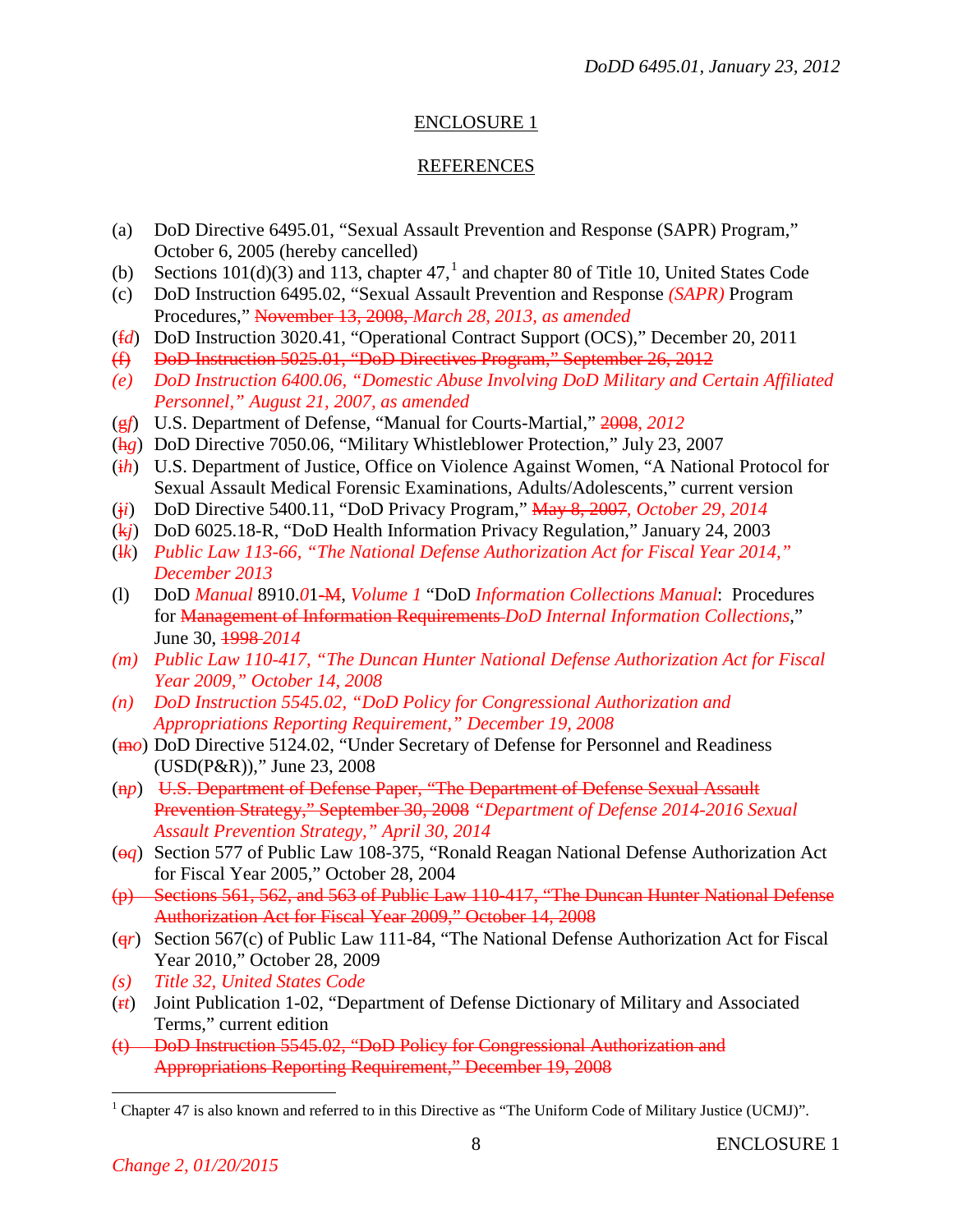*(u) Public Law 112-81, "National Defense Authorization Act for Fiscal Year 2012,"" December 31, 2011*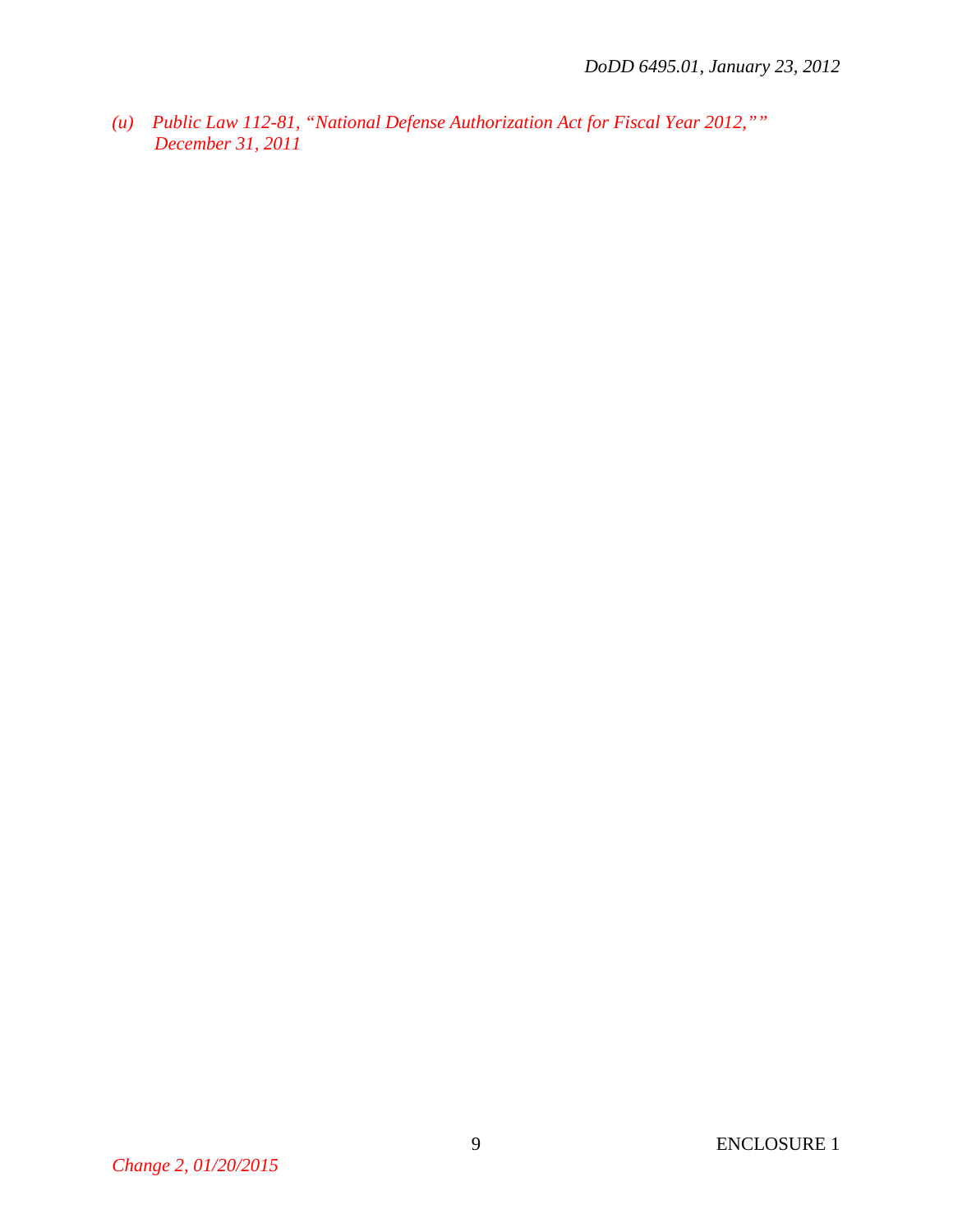# ENCLOSURE 2

## RESPONSIBILITIES

1. UNDER SECRETARY OF DEFENSE FOR PERSONNEL AND READINESS (USD(P&R)). In accordance with the authority in DoDD 5124.02 (Reference (m*o*)), the USD(P&R) shall:

a. Develop overall policy and provide oversight for the DoD SAPR Program, except legal processes in the UCMJ and criminal investigative matters assigned to the Judge Advocates General of the Military Departments*, the Staff Judge Advocate to the Commandant of the Marine Corps,* and IG DoD, respectively.

b. Develop strategic program guidance, joint planning objectives, standard terminology, and identify legislative changes needed to ensure the future availability of resources in support of DoD SAPR policies.

c. Develop metrics to measure compliance and effectiveness of SAPR training, awareness, prevention, and response policies and programs. Analyze data and make recommendations regarding the SAPR policies and programs to the Secretaries of the Military Departments.

d. Monitor compliance with this Directive and Reference (c), and coordinate with the Secretaries of the Military Departments regarding Service SAPR policies.

e. Collaborate with Federal and State agencies that address SAPR issues and serve as liaison to them as appropriate. Strengthen collaboration on sexual assault policy matters with U.S. Department of Veterans Affairs on the issues of providing high quality and accessible health care and benefits to victims of sexual assault.

f. Oversee the DoD Sexual Assault Prevention and Response Office (SAPRO). Serving as the DoD single point of authority, accountability, and oversight for the SAPR program, SAPRO provides recommendations to the USD(P&R) on the issue of DoD sexual assault policy matters on prevention, response, and oversight. *The SAPRO Director will be appointed from among general or flag officers of the Military Services or DoD employees in a comparable Senior Executive Service position in accordance with P.L. 112-81 (Reference (u)). The* SAPRO *Director* is responsible for:

(1) Implementing and monitoring compliance with DoD sexual assault policy on prevention and response, except for legal processes in the UCMJ and Reference (g*f*), and criminal investigative matters assigned to the Judge Advocate General of the Military Departments*, the Staff Judge Advocate to the Commandant of the Marine Corps,* and IG DoD, respectively.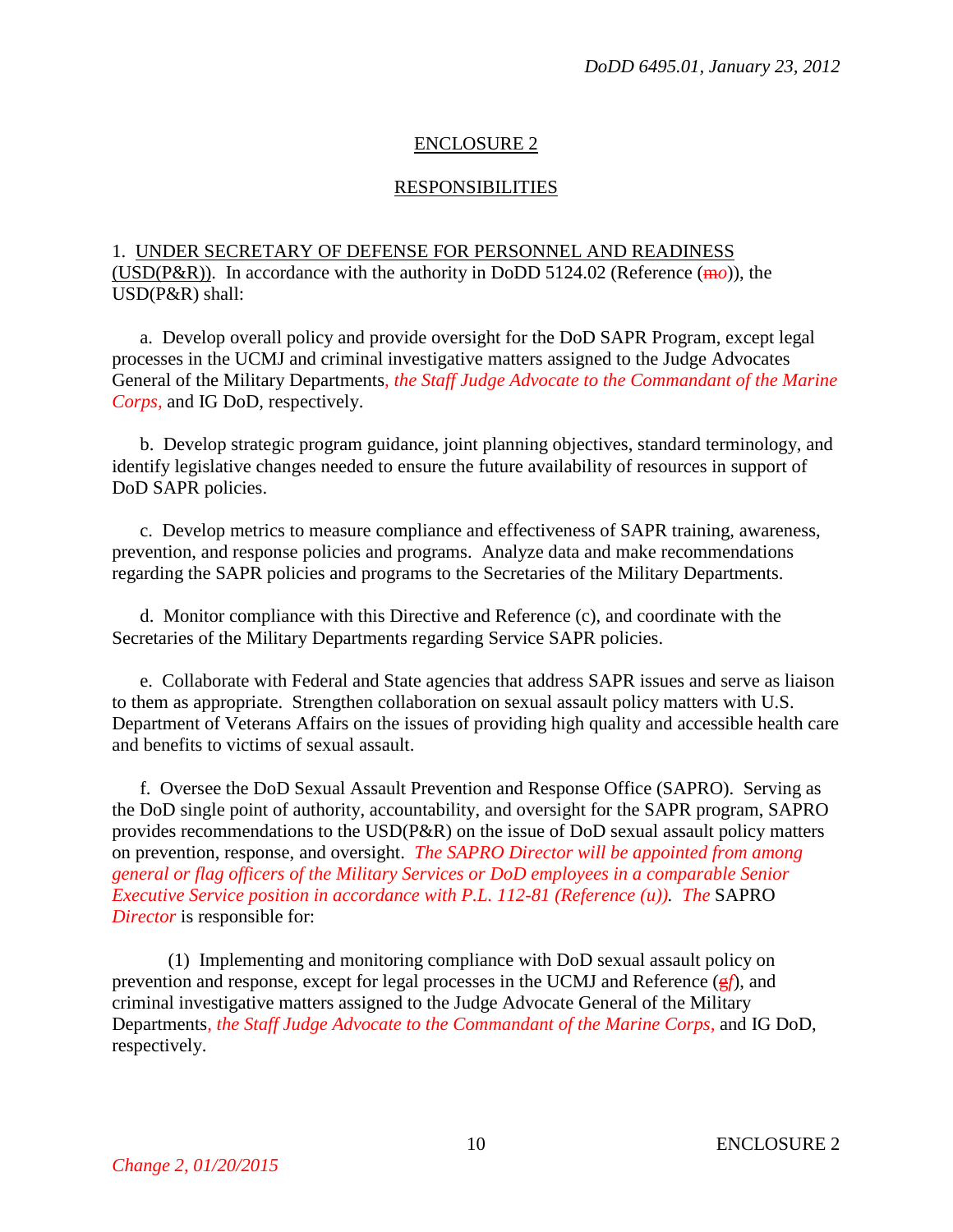(2) Providing technical assistance to the Heads of the DoD Components in addressing matters concerning SAPR.

(3) Acquiring quarterly and annual SAPR data from the Military Services, assembling annual congressional reports involving persons covered by this Directive and Reference (c), and consulting with and relying on the Judge Advocate General of the Military Departments *and the Staff Judge Advocate to the Commandant of the Marine Corps* in questions concerning disposition results of sexual assault cases in their respective departments.

(4) Establishing reporting categories and monitor specific goals included in the annual SAPR assessments of each Military Service, in their respective departments.

(5) Overseeing the creation, implementation, maintenance, and function of the DSAID, an integrated database that will meet congressional reporting requirements, support Service SAPR Program management, and inform DoD SAPRO oversight activities.

*(6) Overseeing development of strategic program guidance and joint planning objectives for resources in support of the SAPR Program, and making recommendations on modifications to policy, law, and regulations needed to ensure the continuing availability of such resources (Reference (k)).*

2. ASSISTANT SECRETARY OF DEFENSE FOR HEALTH AFFAIRS (ASD(HA)). The ASD(HA), under the authority, direction, and control of the USD(P&R), shall advise the USD(P&R) on DoD sexual assault healthcare policies, clinical practice guidelines, related procedures, and standards governing DoD healthcare programs for victims of sexual assault. The ASD(HA) shall direct that all sexual assault patients be given priority, so that they shall be treated as emergency cases.

3. DIRECTOR, DEPARTMENT OF DEFENSE HUMAN RESOURCES ACTIVITY (DoDHRA). The Director of DoDHRA, under the authority, direction, and control of USD(P&R), shall provide operational support to the USD(P&R) as outlined in paragraph 1.f. of this enclosure.

4. GENERAL COUNSEL OF THE DoD (GC, DoD). The GC, DoD, shall provide legal advice and assistance on all legal matters, including the review and coordination of all proposed issuances and exceptions to policy and the review of all legislative proposals, affecting mission and responsibilities of the DoD SAPRO.

5. IG DoD. The IG DoD shall:

a. Develop and oversee the promulgation of criminal investigative and law enforcement policy regarding sexual assault and establish guidelines for the collection and preservation of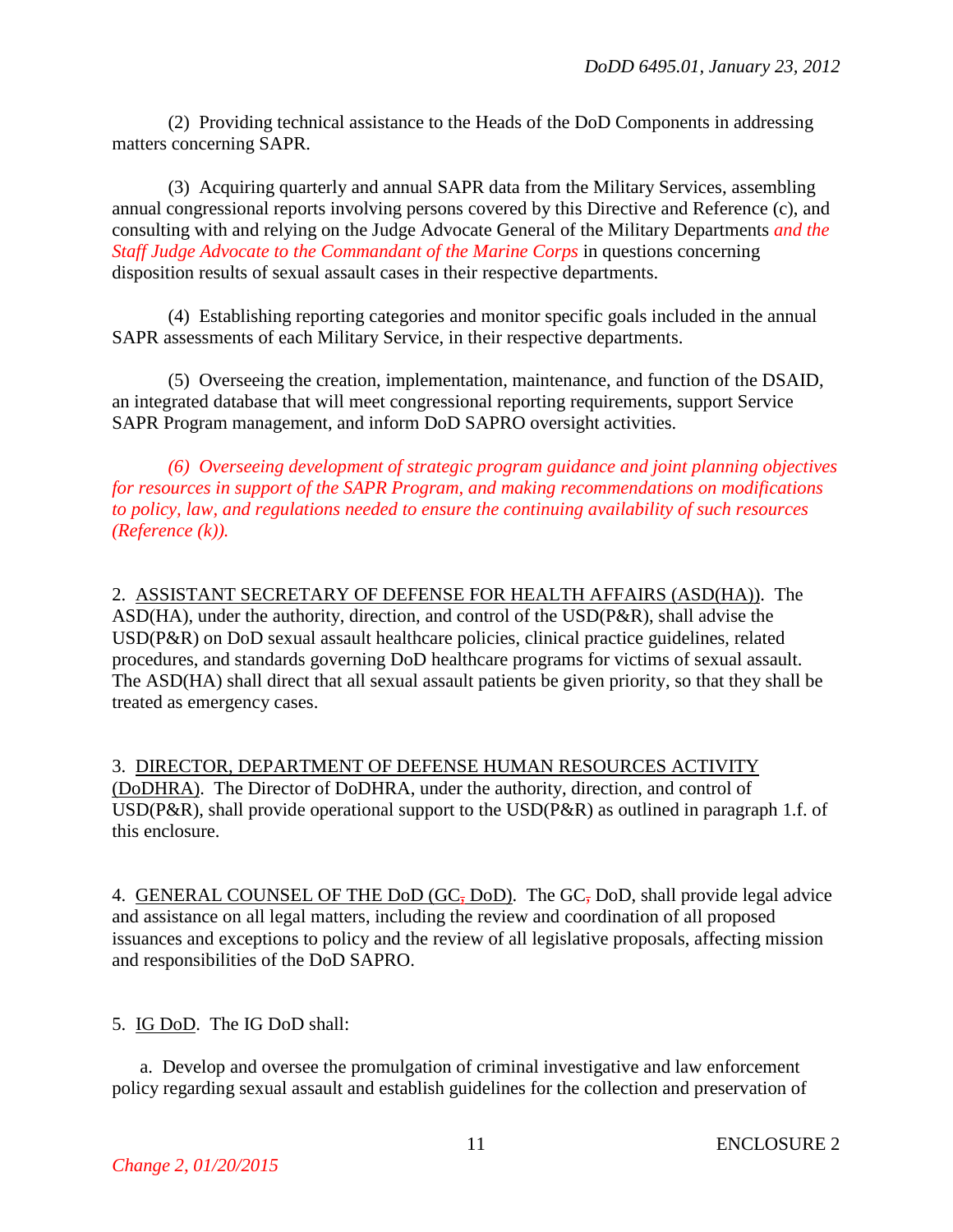evidence with non-identifiable personal information on the victim, for the Restricted Reporting process, in coordination with the ASD(HA).

b. Oversee criminal investigations of sexual assault conducted by the DoD Components.

c. Collaborate with the DoD SAPRO in the development of investigative policy in support of sexual assault prevention and response.

## 6. SECRETARIES OF THE MILITARY DEPARTMENTS. The Secretaries of the Military Departments shall:

a. Establish departmental policies and procedures to implement the SAPR Program consistent with the provisions of this Directive and Reference (c), to include the military academies within their cognizance; monitor departmental compliance with this Directive and Reference (c).

b. Coordinate all Military Service SAPR policy changes with the USD(P&R).

c. In coordination with the USD(P&R), implement recommendations regarding Military Service compliance and effectiveness of SAPR training, awareness, prevention, and response policies and programs.

d. Align Service SAPR strategic plans with the DoD SAPR s*S*trategic p*P*lan.

e. Align Service prevention strategy*ies* with the Spectrum of Prevention consistent with the DoD Sexual Assault Prevention Strategy (Reference (n<sub>p</sub>)). which consists of six pillars:

(1) Influencing Policy

(2) Changing Organizational Practices

(3) Fostering Coalitions and Networks

**(4) Educating Providers** 

(5) Promoting Community Education

(6) Strengthening Individual Knowledge and Skills

f. Require commanders to ensure that medical treatment *healthcare* (including emergency care) and SAPR services are provided to victims of sexual assaults in a timely manner unless declined by the victim.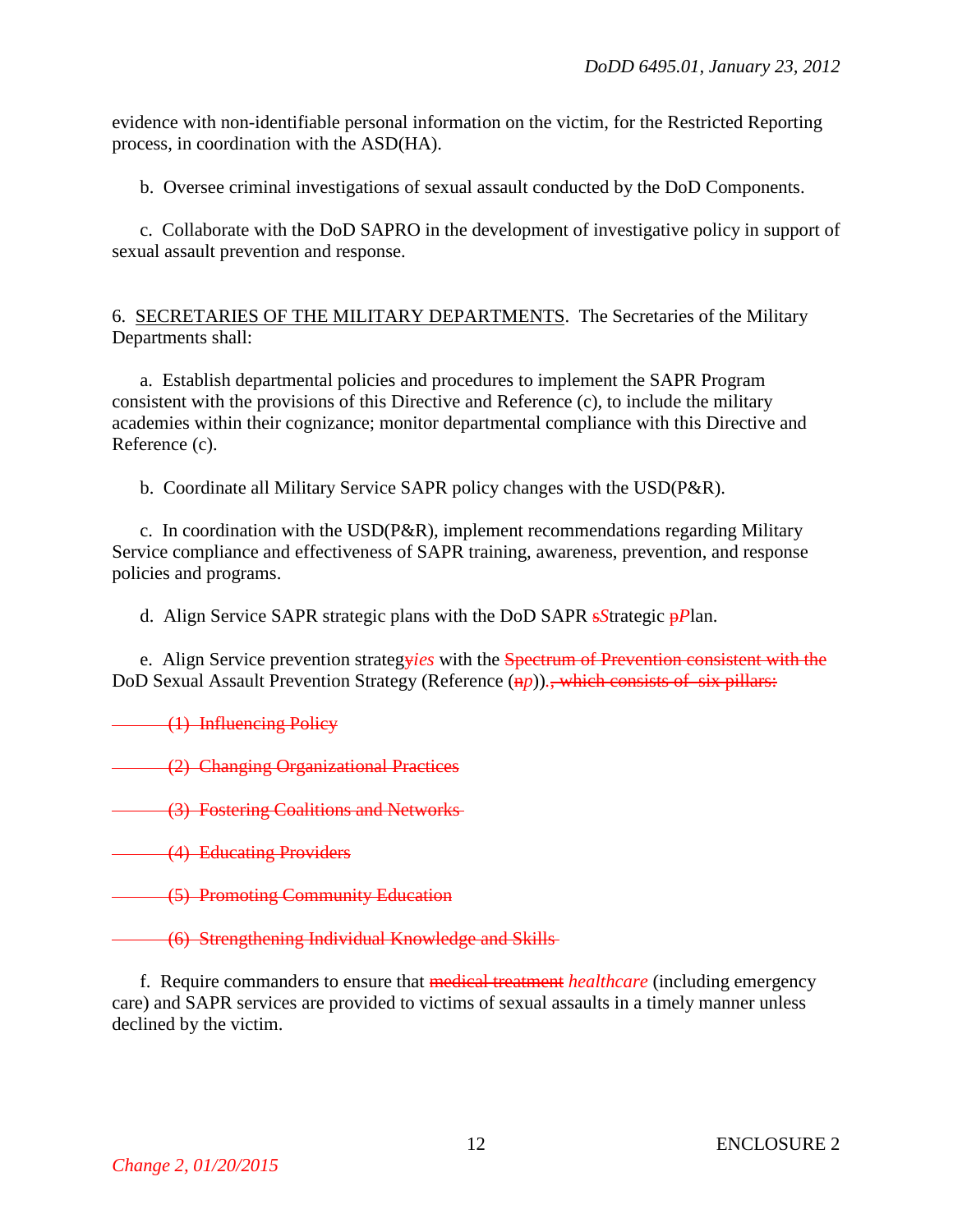g. Utilize the terms "Sexual Assault Response Coordinator (SARC)" and "SAPR Victim Advocate (VA)," as defined in this Directive and Reference (c), as standard terms to facilitate communications and transparency regarding sexual assault response capacity.

h. Establish the position of the SARC to serve as the SINGLE POINT OF CONTACT for ensuring that sexual assault victims receive appropriate and responsive care. The SARC should be a Service member, DoD civilian employee, or National Guard technician.

i. Provide program-appropriate resources to enable the Combatant Commanders to achieve compliance with the policies set forth in this Directive and Reference (c).

j. Establish and codify Service SAPR Program support to Combatant Commands and Defense Agencies, either as a host activity or in a deployed environment.

k. Provide SAPR Program and obligation data to the USD(P&R), as required.

l. Submit. quarterly reports to the USD(P&R) that include information regarding all sexual assaults reported during the quarter, until DSAID becomes fully operational for each individual Service *required data to DSAID*. Require confirmation that a multi-disciplinary case management group *(CMG)* tracks each open Unrestricted Report, *is chaired by the installation commander (or the deputy installation commander),* and that a multi-disciplinary case management group *CMG* meetings are held monthly for reviewing all Unrestricted Reports of sexual assaults *in accordance with Reference (c).*

m. Provide annual reports of sexual assaults involving persons covered by this Directive and Reference (c) to the DoD SAPRO for consolidation into the annual report to Congress in accordance with section 577 of Public Law *P.L.* 108-375 (Reference  $(\Theta q)$ ).

n. Provide data connectivity, or other means, to authorized users to ensure all sexual assaults reported in theater and other joint environments are incorporated into the DSAID, or authorized interfacing systems for the documentation of reports of sexual assault, as required by section 563 of Public Law 110-417 (Reference (p*m*).

o. Ensure that Service data systems used to report case-level sexual assault information into the DSAID are compliant with DoD data reporting requirements, pursuant to section 563 of Reference (p*m*).

p. Require extensive, continuing in-depth SAPR training for DoD personnel and specialized SAPR training for commanders, senior enlisted leaders, SARCs, SAPR VAs, investigators, law enforcement officials, chaplains, healthcare personnel, and legal personnel in accordance with *the requirements in* Reference (c).

*q. Require the installation SARC and the installation FAP staff to coordinate together when a sexual assault occurs as a result of domestic abuse or domestic violence or involves child abuse to ensure the victim is directed to FAP.*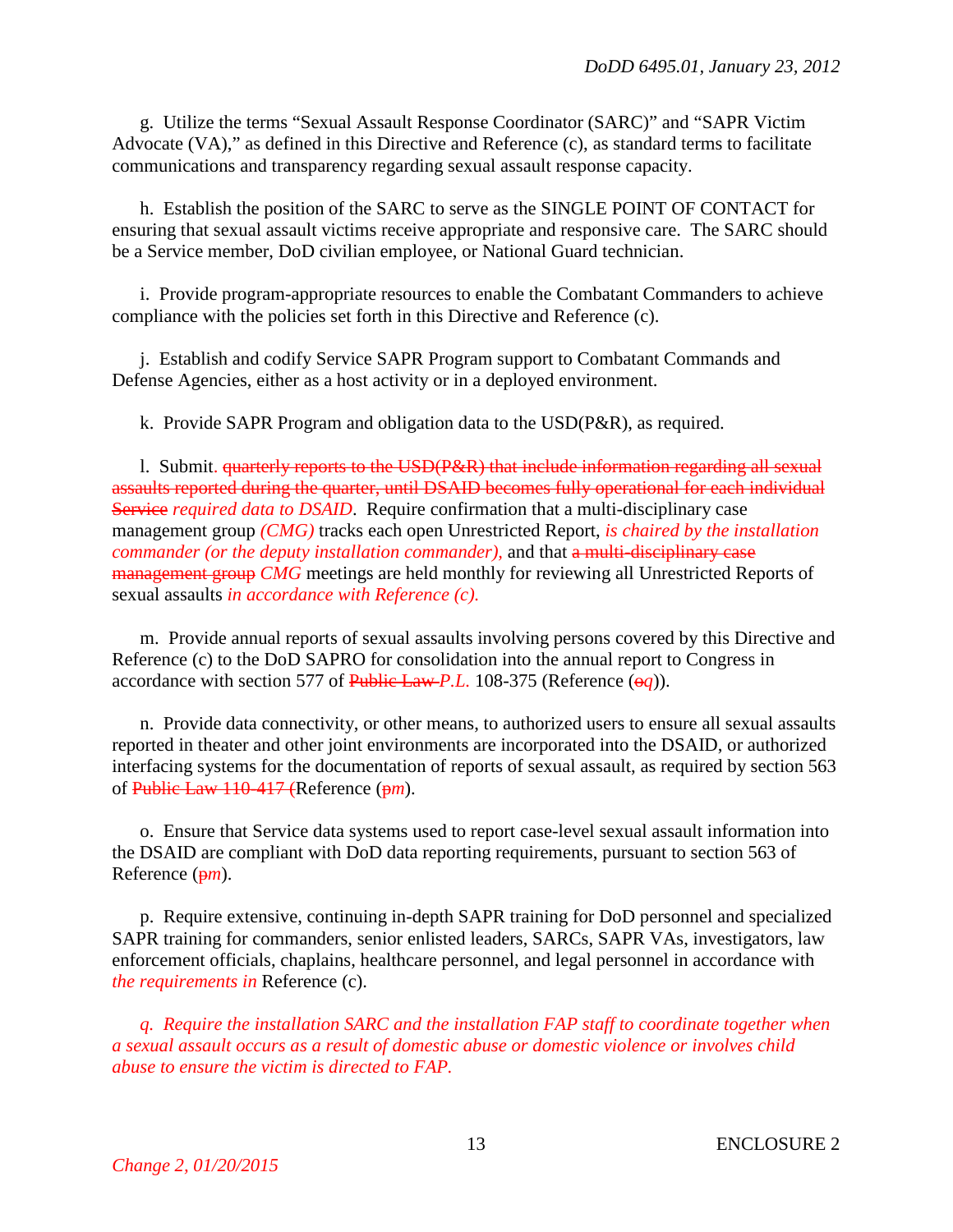q*r*. Oversee sexual assault training within the DoD law enforcement community.

r*s*. Direct that Service military criminal investigative organizations require their investigative units to communicate with their servicing SARC and participate with the multi-disciplinary-Case Management Group convened by the SARC *CMG*, in accordance with this Directive and Reference (c).

s*t*. Provide commanders with procedures that:

(1) Establish guidance for when a Military Protective Order (MPO) has been issued, that the Service member who is protected by the order is informed, in a timely manner, of the member's option to request transfer from the command to which that member is assigned in accordance with section 567(c) of Public Law *P.L.* 111-84 (Reference (q*r*)).

(2) Ensure that the appropriate civilian authorities shall be notified of the issuance of a MPO and of the individuals involved in the order, when an MPO has been issued against a Service member or when any individual addressed in the MPO does not reside on a military installation at any time when an MPO is in effect. An MPO issued by a military commander shall remain in effect until such time as the commander terminates the order or issues a replacement order. (See section 561 of Reference  $(\frac{pm}{})$ .) The issuing commander also shall notify the appropriate civilian authorities of any change made in a protective order covered by chapter 80 of Reference (b), and the termination of the protective order.

(3) Ensure that the person seeking the MPO shall be advised that the MPO is not enforceable by civilian authorities off base and that victims desiring protection off base are advised to seek a civilian protective order. (See section 561 of Reference (p*m*) and section 567 of Reference (q*r*)).

*7. CHIEF, NATIONAL GUARD BUREAU (NGB). On behalf and with the approval of the Secretaries of the Army and Air Force, and in coordination with DoD SAPRO and the State Adjutants General, the Chief, NGB establishes and implements SAPR policy and procedures for National Guard members on duty pursuant to Title 32, U.S.C. (Reference (s)).*

## 7*8*. CHAIRMAN OF THE JOINT CHIEFS OF STAFF. The Chairman of the Joint Chiefs of Staff shall:

a. Assess SAPR as part of the overall force planning function of any force deployment decision, and periodically reassess the SAPR posture of deployed forces.

b. Monitor implementation of this Directive, Reference (c), and implementing instructions, including during military operations.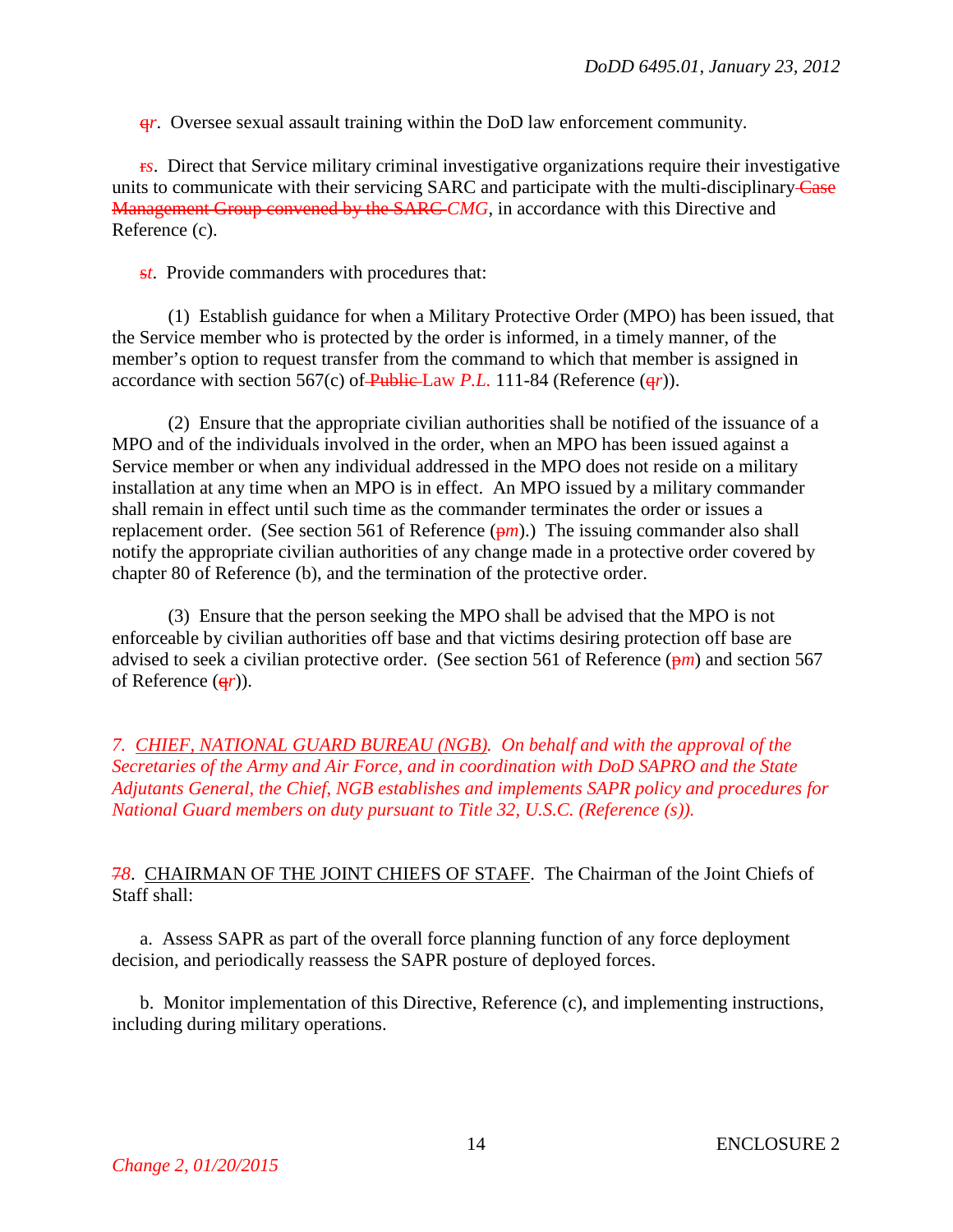c. Utilize the terms "Sexual Assault Response Coordinator (SARC)" and "SAPR Victim Advocate (VA)," as defined in this Directive and Reference (c), as standard terms to facilitate communications and transparency regarding sexual assault response capacity.

d. Review relevant documents, including the Combatant Commanders' joint plans, operational plans, concept plans, and deployment orders, to ensure they identify and include SAPR Program requirements.

8*9*. COMMANDERS OF THE COMBATANT COMMANDS. The Commanders of the Combatant Commands, in coordination with the other Heads of the DoD Components and through the Chairman of the Joint Chiefs of Staff, shall:

a. Establish policies and procedures to implement the SAPR Program and oversee compliance with this Directive and Reference (c) within their areas of responsibility and during military operations.

b. Formally document agreements with installation host Service commanders, component theater commanders, or other heads of another agency or organization, for investigative, legal, medical *healthcare*, counseling, or other response support provided to incidents of sexual assault.

c. Direct that relevant documents are drafted, including joint operational plans and deployment orders, that establish theater-level requirements for the prevention of and response to incidents of sexual assault that occur, to include during the time of military operations.

d. Require that sexual assault response capability information be provided to all persons within their area of responsibility covered by this Directive and Reference (c), to include reporting options and SAPR services available at deployed locations and how to access these options.

e. Ensure medical treatment *that healthcare* (including emergency care) and SAPR services are provided to victims of sexual assaults in a timely manner unless declined by the victim.

f. Direct subordinate commanders coordinate relationships and agreements for host or installation support at forward-deployed locations to ensure a sexual assault response capability is available to members of their command and persons covered by this Directive and Reference (c) as consistent with operational requirements.

g. Direct that sexual assault incidents are given priority so that they shall be treated as emergency cases.

h. Direct subordinate commanders provide all personnel with procedures to report sexual assaults.

i. Require subordinate commanders at all levels to monitor the command climate with respect to SAPR, and take appropriate steps to address problems.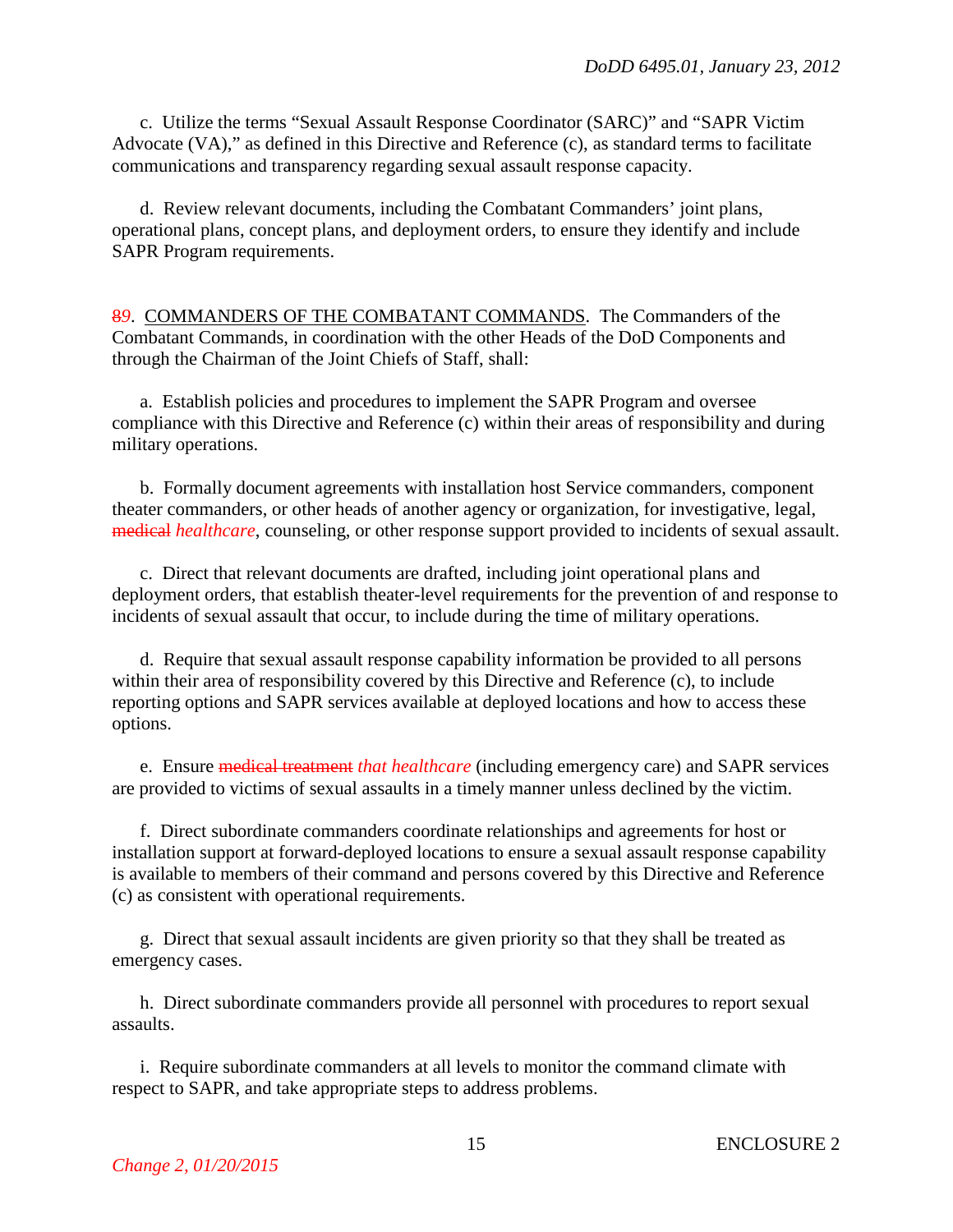j. Require that SAPR training for DoD personnel and specialized training for commanders, senior enlisted leaders, SARCs, SAPR VAs, investigators, law enforcement officials, chaplains, healthcare personnel, and legal personnel be conducted prior to deployment in accordance with Reference (c).

k. Direct subordinate commanders to develop procedures that:

(1) Establish guidance for when an MPO has been issued, that the Service member who is protected by the order is informed, in a timely manner, of the member's option to request transfer from the command to which that member is assigned in accordance with section 567(c) of Reference (q*r*).

(2) In OCONUS areas, if appropriate, direct that the appropriate civilian authorities be notified of the issuance of an MPO and of the individuals involved in an order when an MPO has been issued against a Service member or when any individual involved in the MPO does not reside on a military installation when an MPO is in effect. An MPO issued by a military commander shall remain in effect until such time as the commander terminates the order or issues a replacement order. (See section 561 of Reference  $(\frac{pm}{n})$ .) The issuing commander also shall notify the appropriate civilian authorities of any change made in a protective order covered by chapter 80 of Reference (b) and the termination of the protective order.

(3) Ensure that the person seeking the MPO is advised that the MPO is not enforceable by civilian authorities off base, and victims desiring protection off base should be advised to seek a civilian protective order in that jurisdiction pursuant to section 562 of Reference  $(\frac{pm}{n})$ .

*l. Establish guidance for when an Expedited Transfer has been requested in accordance with Reference (c).*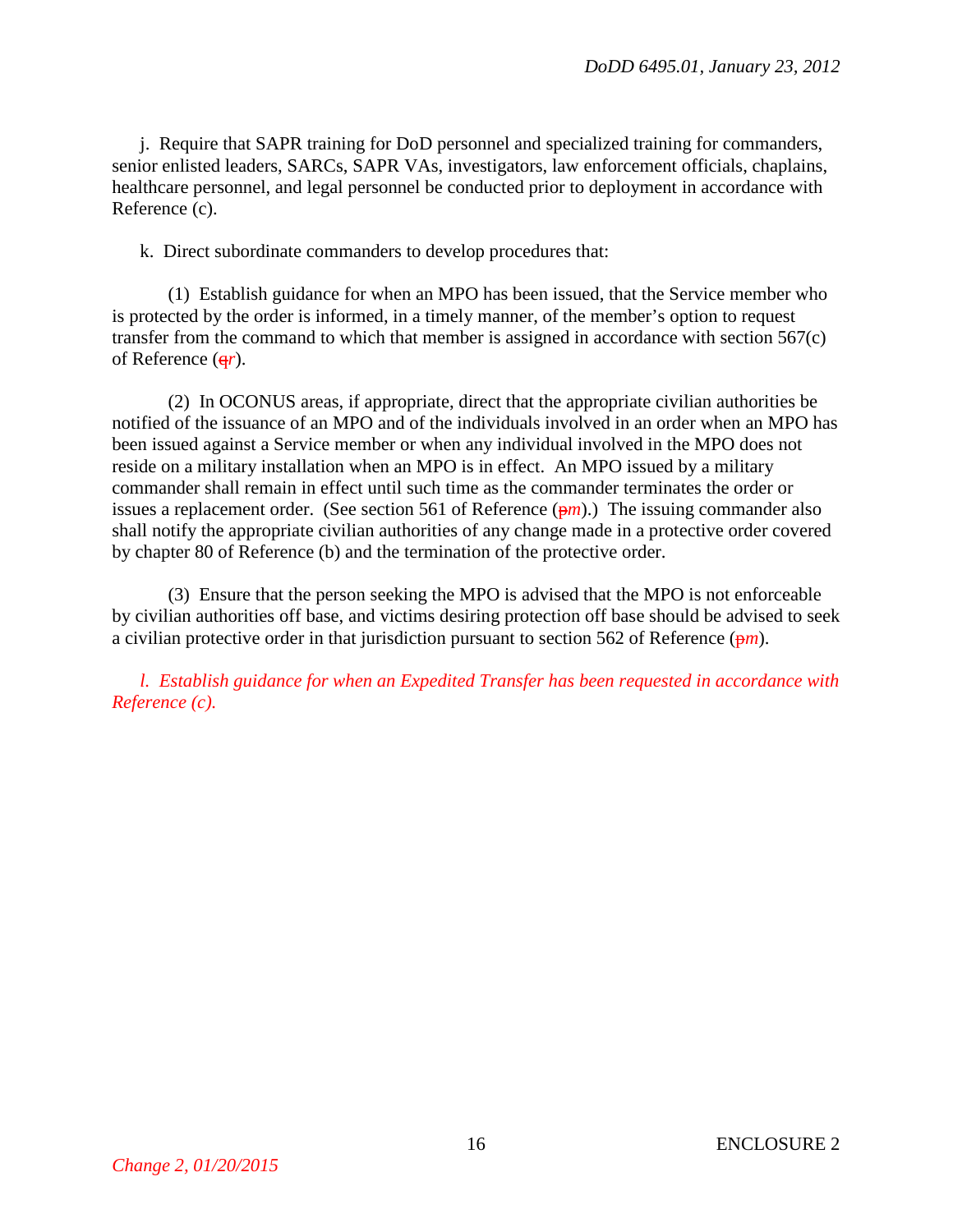## **GLOSSARY**

## PART I. ABBREVIATIONS AND ACRONYMS

ASD(HA) Assistant Secretary of Defense for Health Affairs

- CONUS continental United States
- *CMG case management group*

| DoDD   | Department of Defense Directive                |
|--------|------------------------------------------------|
| DoDHRA | Department of Defense Human Resources Activity |
| DoDI   | Department of Defense Instruction              |

- DSAID Defense Sexual Assault Incident Database
- FAP Family Advocacy Program
- GC, DoD General Counsel of the Department of Defense
- IG DoD Inspector General of the Department of Defense
- MPO Military Protective Order
- OCONUS outside of the continental United States

## *P.L*. *Public Law*

| Special Victims' Counsel (Air Force, Army, National Guard, and Coast |
|----------------------------------------------------------------------|
|                                                                      |
|                                                                      |

| <b>UCMJ</b> | Uniform Code of Military Justice                                |
|-------------|-----------------------------------------------------------------|
| U.S.C.      | <b>United States Code</b>                                       |
|             | USD(P&R) Under Secretary of Defense for Personnel and Readiness |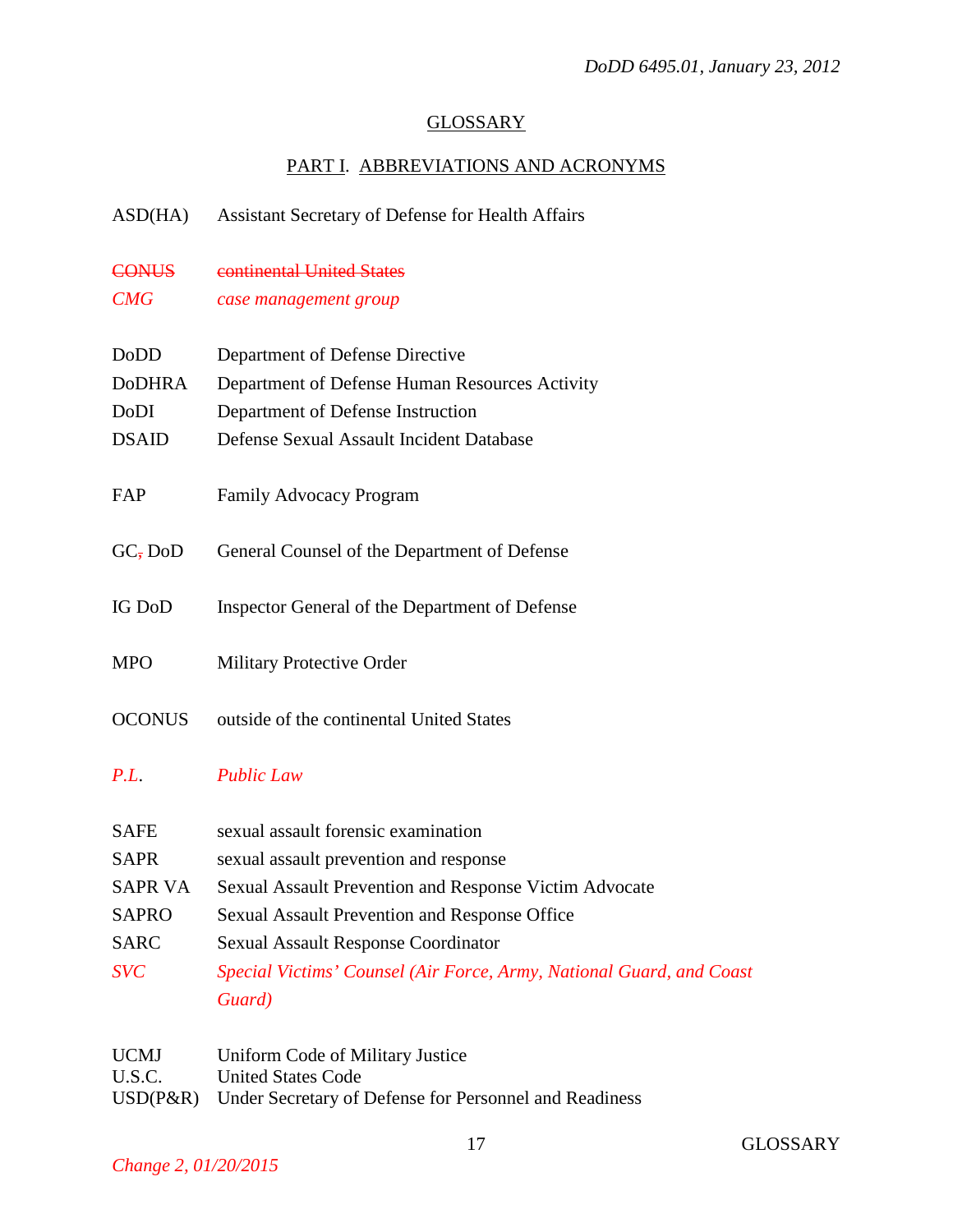# *VLC Victims' Legal Counsel (Navy and Marine Corps)*

## PART II. DEFINITIONS

Unless otherwise noted, these terms and their definitions are for the purpose of this Directive.

confidential communication. Oral, written, or electronic communications of personally identifiable information concerning a sexual assault victim and the sexual assault incident provided by the victim to the SARC, SAPR VA, or healthcare personnel in a Restricted Report. This confidential communication includes the victim's SAFE Kit and its information. See http://www.archives.gov/cui.

consent. Words or overt acts indicating a A freely given agreement to the sexual conduct at issue by a competent person. An expression of lack of consent through words or conduct means there is no consent. Lack of verbal or physical resistance or submission resulting from the accused's use of force, threat of force, or placing another person in fear does not constitute consent. A current or previous dating *or social or sexual* relationship *by itself* or the manner of dress of the person involved-with the accused in the sexual conduct at issue shall not constitute consent. There is no consent where the person is sleeping or incapacitated, such as due to age, alcohol or drugs, or mental incapacity. *A sleeping, unconscious, or incompetent person cannot consent.*

crisis intervention. Emergency non-clinical care aimed at assisting victims in alleviating potential negative consequences by providing safety assessments and connecting victims to needed resources. Either the SARC or SAPR VA will intervene as quickly as possible to assess the victim's safety and determine the needs of victims and connect them to appropriate referrals, as needed.

culturally-competent care. Care that provides culturally and linguistically appropriate services.

DSAID. A DoD database that captures uniform data provided by the Military Services and maintains all sexual assault data collected by the Military Services. This database shall be a centralized, case-level database for the uniform collection of data regarding incidence of sexual assaults involving persons covered by this Directive and Reference (c). DSAID will include information when available, or when not limited by Restricted Reporting, or otherwise prohibited by law, about the nature of the assault, the victim, the offender, and the disposition of reports associated with the assault. DSAID shall be available to the SAPRO and the DoD to develop and implement congressional reporting requirements. Unless authorized by law, or needed for internal DoD review or analysis, disclosure of data stored in DSAID will only be granted when disclosure is ordered by a military, Federal, or State judge or other officials or entities as required by a law or applicable U.S. international agreement. This term and its definition are proposed for inclusion in the next edition of Joint Publication 1-02 (Reference ( $\mathbf{r}t$ )).

emergency. A situation that requires immediate intervention to prevent the loss of life, limb, sight, or body tissue to prevent undue suffering. Regardless of appearance, a sexual assault victim needs immediate medical intervention to prevent loss of life or undue suffering resulting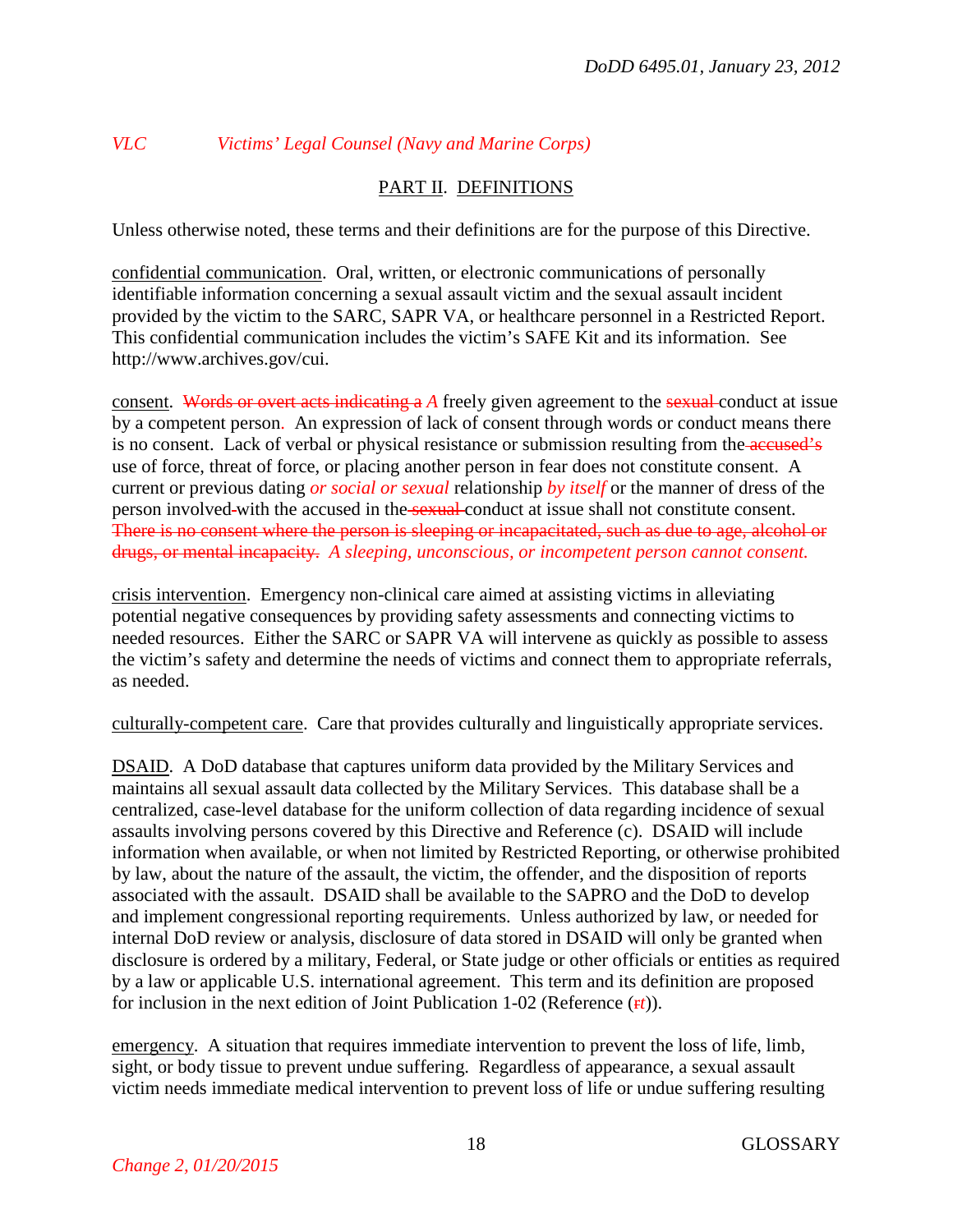from physical injuries internal or external, sexually transmitted infections, pregnancy, or psychological distress. Sexual assault victims shall be given priority as emergency cases regardless of evidence of physical injury.

emergency care. Emergency medical care includes physical and emergency psychological medical services and a SAFE consistent with Reference ( $\frac{1}{h}$ ).

*FAP. A DoD program designated to address child abuse and domestic abuse in military families in cooperation with civilian social service agencies and military and civilian law enforcement agencies. Prevention, advocacy, and intervention services are provided to individuals who are eligible for treatment in military medical treatment facilities.*

gender-responsive care. Care that acknowledges and is sensitive to gender differences and gender-specific issues.

*healthcare. Medical (physical) and mental healthcare*.

healthcare personnel. *Persons assisting or otherwise supporting healthcare providers in providing healthcare services (e.g., administrative personnel assigned to a military medical treatment facility, or mental healthcare personnel). Healthcare personnel also includes all healthcare providers. Defined in Reference (c).*

*healthcare provider. Defined in Reference (c).*

Military Services. The term, as used in the SAPR Program, includes Army, Air Force, Navy, Marines, Reserve Components, and their respective Military Academies.

non-identifiable personal information. Non-identifiable personal information includes those facts and circumstances surrounding the sexual assault incident or that information about the individual that enables the identity of the individual to remain anonymous. In contrast, personal identifying information is information belonging to the victim and alleged assailant of a sexual assault that would disclose or have a tendency to disclose the person's identity.

official investigative process. The formal process a *commander or* law enforcement organization uses to gather evidence and examine the circumstances surrounding a report of sexual assault.

personal identifiable information. Includes the person's name, other particularly identifying descriptions (e.g., physical characteristics or identity by position, rank, or organization), or other information about the person or the facts and circumstances involved that could reasonably be understood to identify the person (e.g., a female in a particular squadron or barracks when there is only one female assigned).

qualifying conviction. A State or Federal conviction, or a finding of guilty in a juvenile adjudication, for a felony crime of sexual assault and any general or special court-martial conviction for a UCMJ offense, which otherwise meets the elements of a crime of sexual assault,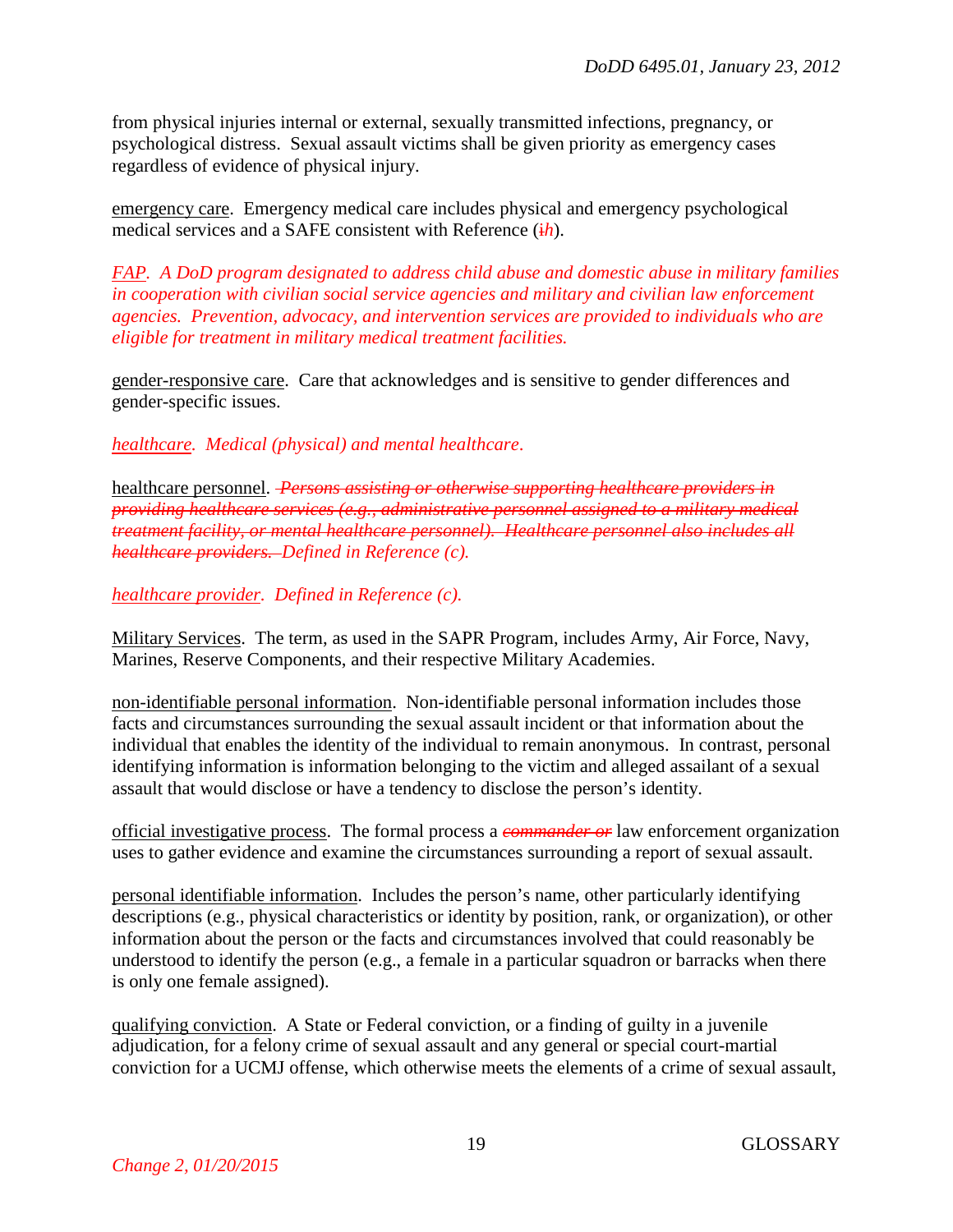even though not classified as a felony or misdemeanor within the UCMJ. In addition, any offense that requires registration as a sex offender is a qualifying conviction.

recovery-oriented care. Focus on the victim and on doing what is necessary and appropriate to support victim recovery, and also, if a Service member, to support that Service member to be fully mission capable and engaged.

Restricted Reporting. Reporting option that allows sexual assault victims to confidentially disclose the assault to specified individuals (i.e., SARC, SAPR VA, or healthcare personnel), in accordance with Reference  $(ih)$ , and receive medical treatment, including emergency care, counseling, and assignment of a SARC and SAPR VA, without triggering an official investigation. The victim's report provided to healthcare personnel (including the information acquired from a SAFE Kit), SARCs, or SAPR VAs will NOT be reported to law enforcement or to the command to initiate the official investigative process unless the victim consents or an established EXCEPTION applies in accordance with Reference (c). The Restricted Reporting Program *option* applies to Service members and their military dependents 18 years of age and older. For additional persons who may be entitled to Restricted Reporting, see eligibility criteria in Reference (c). Only a SARC, SAPR VA, or healthcare personnel may receive a Restricted Report, previously referred to as Confidential Reporting. This term and its definition are proposed for inclusion in the next edition of Reference ( $\mathbf{r}t$ ).

SAFE Kit. The medical and forensic examination of a sexual assault victim under circumstances and controlled procedures to ensure the physical examination process and the collection, handling, analysis, testing, and safekeeping of any bodily specimens and evidence meet the requirements necessary for use as evidence in criminal proceedings. The victim's SAFE Kit is treated as a confidential communication when conducted as part of a Restricted Report. This term and its definition are proposed for inclusion in the next edition of Reference  $(\mathbf{r}t)$ .

SAPRO. Serves as the DoD's single point of authority, accountability, and oversight for the SAPR program, except for legal processes and criminal investigative matters that are the responsibility of the Judge Advocates General of the Military Departments and the IG, respectively. This term and its definition are proposed for inclusion in the next edition of Reference (r*t*).

SAPR Program. A DoD program for the Military Departments and the DoD Components that establishes SAPR policies to be implemented worldwide. The program objective is an environment and military community intolerant of sexual assault. This term and its definition are proposed for inclusion in the next edition of Reference (r*t*).

SAPR VA. A person who, as a victim advocate, shall provide non-clinical crisis intervention, referral, and ongoing non-clinical support to adult sexual assault victims. Support will include providing information on available options and resources to victims. The SAPR VA, on behalf of the sexual assault victim, provides liaison assistance with other organizations and agencies on victim care matters and reports directly to the SARC when performing victim advocacy duties. Personnel who are interested in serving as a SAPR VA are encouraged to volunteer for this duty